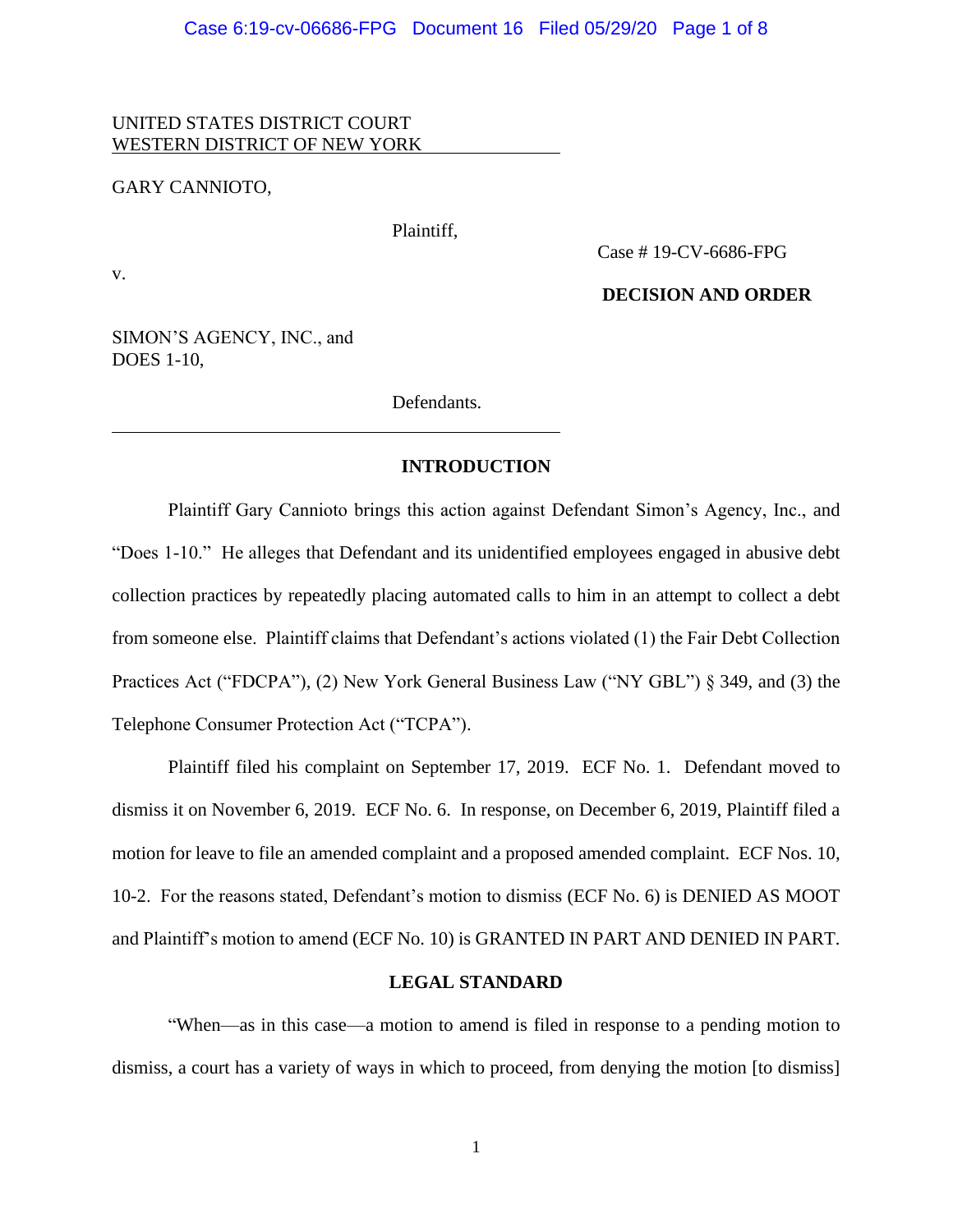## Case 6:19-cv-06686-FPG Document 16 Filed 05/29/20 Page 2 of 8

as moot to considering the merits of the motion [to dismiss] in light of the [proposed] amended complaint." *Brock v. Logsdon*, No. 19-cv-6082, 2019 U.S. Dist. LEXIS 215939, at \*9 (W.D.N.Y. Dec. 16, 2019) (internal citations and quotation marks omitted, alterations in *Brock*). Here, Plaintiff's original complaint alleged two causes of action for violations of the FDCPA and NY GBL § 349. His proposed amended complaint is substantially similar to the original, but it adds new factual allegations to bolster the original two claims and adds a third cause of action for violation of the TCPA based on the same set of facts. The Court therefore denies Defendant's motion to dismiss (ECF No. 6) as moot and addresses the motion to amend (ECF No. 10) and the proposed amended complaint (ECF No. 10-2).

Defendant opposes the motion to amend based on futility. ECF No. 12. "An amendment to a pleading will be futile if a proposed claim could not withstand a motion to dismiss pursuant to Rule 12(b)(6)." *Dougherty v. Town of N. Hempstead Bd. of Zoning Appeals*, 282 F.3d 83, 88 (2d Cir. 2002). Thus, the Court will evaluate Plaintiff's proposed amended complaint pursuant to the Rule 12(b)(6) motion to dismiss standard. Under that standard, the Court must accept the complaint's factual allegations as true and draw all reasonable inferences in plaintiff's favor. *See Nechis v. Oxford Health Plans, Inc*., 421 F.3d 96, 100 (2d Cir. 2005). To survive a motion to dismiss under Rule 12(b)(6), "a complaint must contain sufficient factual matter . . . 'to state a claim to relief that is plausible on its face.'" *Ashcroft v. Iqbal*, 556 U.S. 662, 678 (2009) (quoting *Bell Atl. Corp. v. Twombly*, 550 U.S. 544, 570 (2007)). The "touchstone for a well-pleaded complaint under Federal Rules of Civil Procedures 8(a) and 12(b)(6) is plausibility." *In re AOL Time Warner, Inc. Sec. Litig*., 503 F. Supp. 2d 666, 670 (S.D.N.Y. 2007) (citing *Twombly*, 550 U.S. at 560-61). To meet this standard, the factual allegations must permit the Court "to infer more than the mere possibility of misconduct." *Iqbal*, 556 U.S. 679.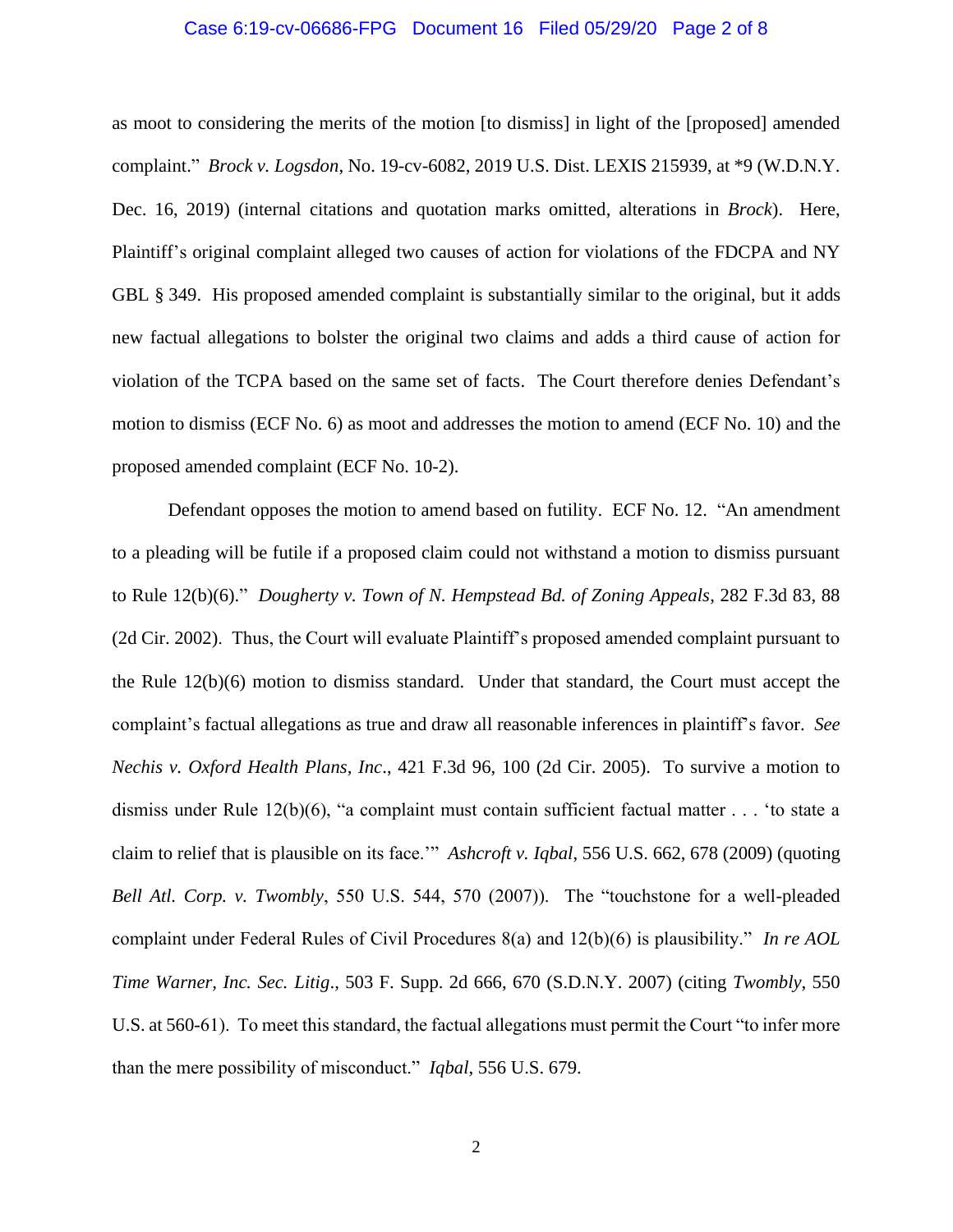#### **BACKGROUND**

The following facts are taken from Plaintiff's proposed amended complaint. In October 2018, Defendant, a debt collector, began calling Plaintiff's cell phone using an automatic telephone dialing system ("ATDS"). ECF No. 10-2 ¶ 14. When Plaintiff answered the calls, he heard a prerecorded message asking to speak with a "Susan Wollke." *Id.* at 15. The message directed him to wait on the line to speak to the next available representative and to press specific numbers to indicate whether or not he was "Susan Wollke." *Id.*  $\P$  15-16. Plaintiff pressed the number to indicate that he was not "Susan Wollke" and waited to speak to a representative. *Id. ¶* 17. When he was connected, he told the representative that the debtor was unknown to him and could not be reached at his phone number. *Id.* ¶ 18. Defendant assured Plaintiff that it would remove his phone number from its system, yet it continued to call him in an attempt to collect a debt from the debtor. *Id.*  $\P$  19-20. Plaintiff spoke with a representative again in January 2019. *Id.* at  $\P$  21. He reiterated his request for Defendant to stop calling him as the debtor was unknown to him. *Id.* ¶ 21. Nevertheless, Defendant placed automated calls to him at least 16 more times. *Id.* ¶ 22. Defendant's actions caused Plaintiff frustration, inconvenience, humiliation, anger, anxiety, emotional distress, fear, and embarrassment. *Id.* ¶ 22, 24.

#### **DISCUSSION**

The Court addresses each of the three causes of action in Plaintiff's proposed amended complaint in turn.

## **I. First Cause of Action: Violation of the FDCPA**

The FDCPA protects consumers from debt collectors who use abusive practices in attempting to collect a debt. *See Scarola Malone & Zubatov LLP v. McCarthy, Burgess & Wolff*, 638 F. App'x 100, 102 (2d Cir. 2016) (summary order). Plaintiff's first cause of action alleges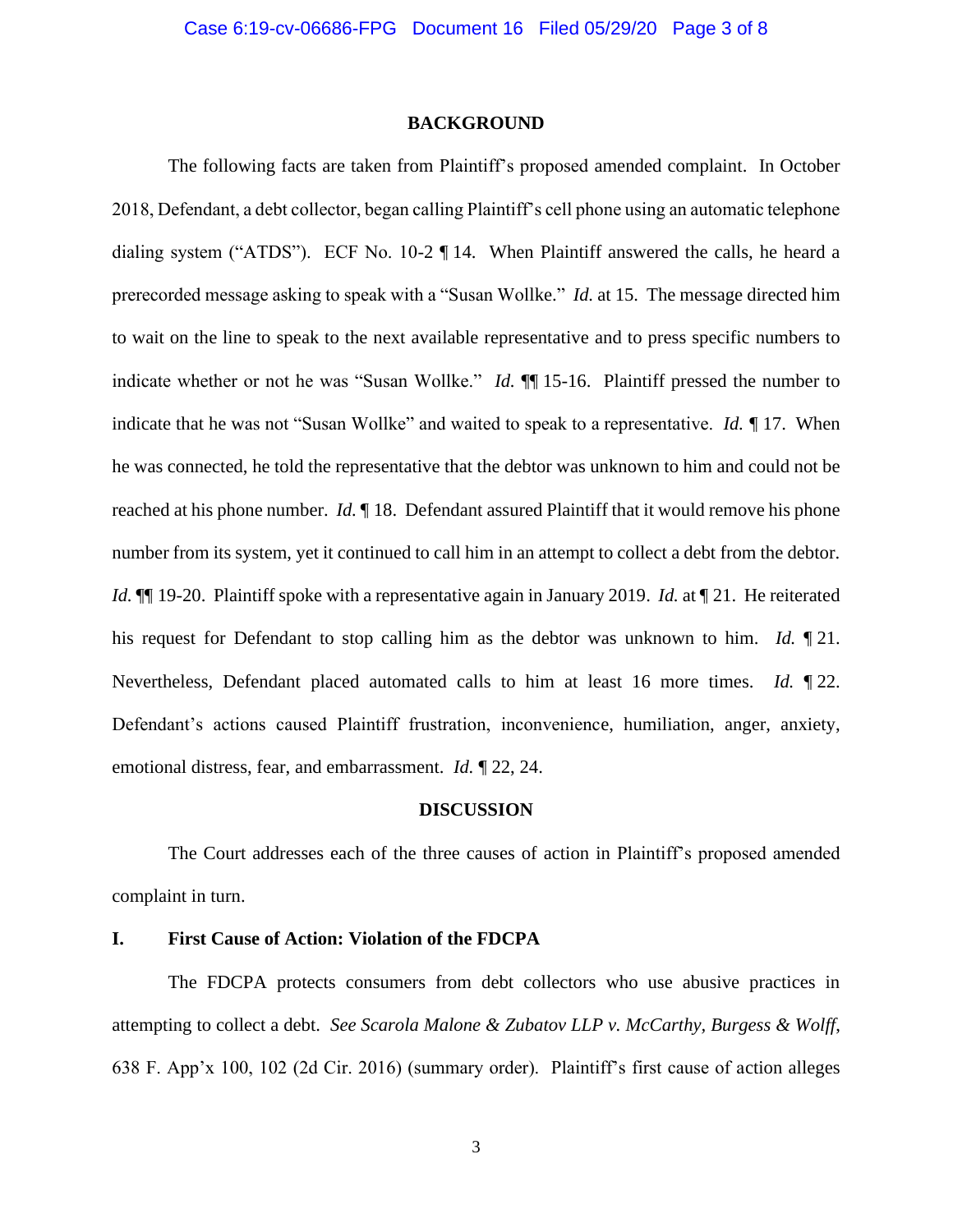## Case 6:19-cv-06686-FPG Document 16 Filed 05/29/20 Page 4 of 8

that Defendant is a "debt collector" who violated several sections of the FDCPA—15 U.S.C. §§ 162b(1), 1692d, 1692d(5), 1692e, 1692e(10), and 1692f—while attempting to collect a "debt" from Plaintiff.

Defendant argues that Plaintiff's proposed amended complaint fails to sufficiently allege that Defendant is a "debt collector" as defined by the FDCPA. As explained below, the Court agrees. This conclusion is fatal to Plaintiff's entire first cause of action. Accordingly, the Court does not reach Defendant's remaining arguments in opposition to Plaintiff's first cause of action.

A "debt collector" under the FDCPA "means any person who uses any instrumentality of interstate commerce or the mails in any business the principal purpose of which is the collection of any debts, or who regularly collects or attempts to collect, directly or indirectly, debts owed or due or asserted to be owed or due another." *Id.* § 1692a(6). Excluded from this definition is any person who collects or attempts to collect "a debt which was not in default at the time it was obtained by such person." *Id.* § 1692a(6)(F)(iii).

Defendant argues that Plaintiff's proposed amended complaint fails to sufficiently plead that Defendant is a "debt collector" under the FDCPA because Plaintiff does not allege that Defendant obtained the subject debt after it was in default.

The Second Circuit has held that complaints that fail to allege that the debt was in default at the time defendant obtained it fail to state a claim under the FDCPA. *See Qurashi v. Ocwen Loan Servicing, LLC*, 760 F. App'x 66, 68 (2d Cir. 2019) (summary order) (affirming dismissal of FDCPA complaint against mortgage servicers where plaintiff failed to allege that the servicers obtained an interest the mortgage while it was in default); *Gabriele v. Am. Home Mortg. Servicing*, 503 F. App'x 89, 96 (2d Cir. 2012) (summary order) ("[T]he complaint does not allege that [defendant] acquired [plaintiff's] debt before it was in default and so fails plausibly to allege that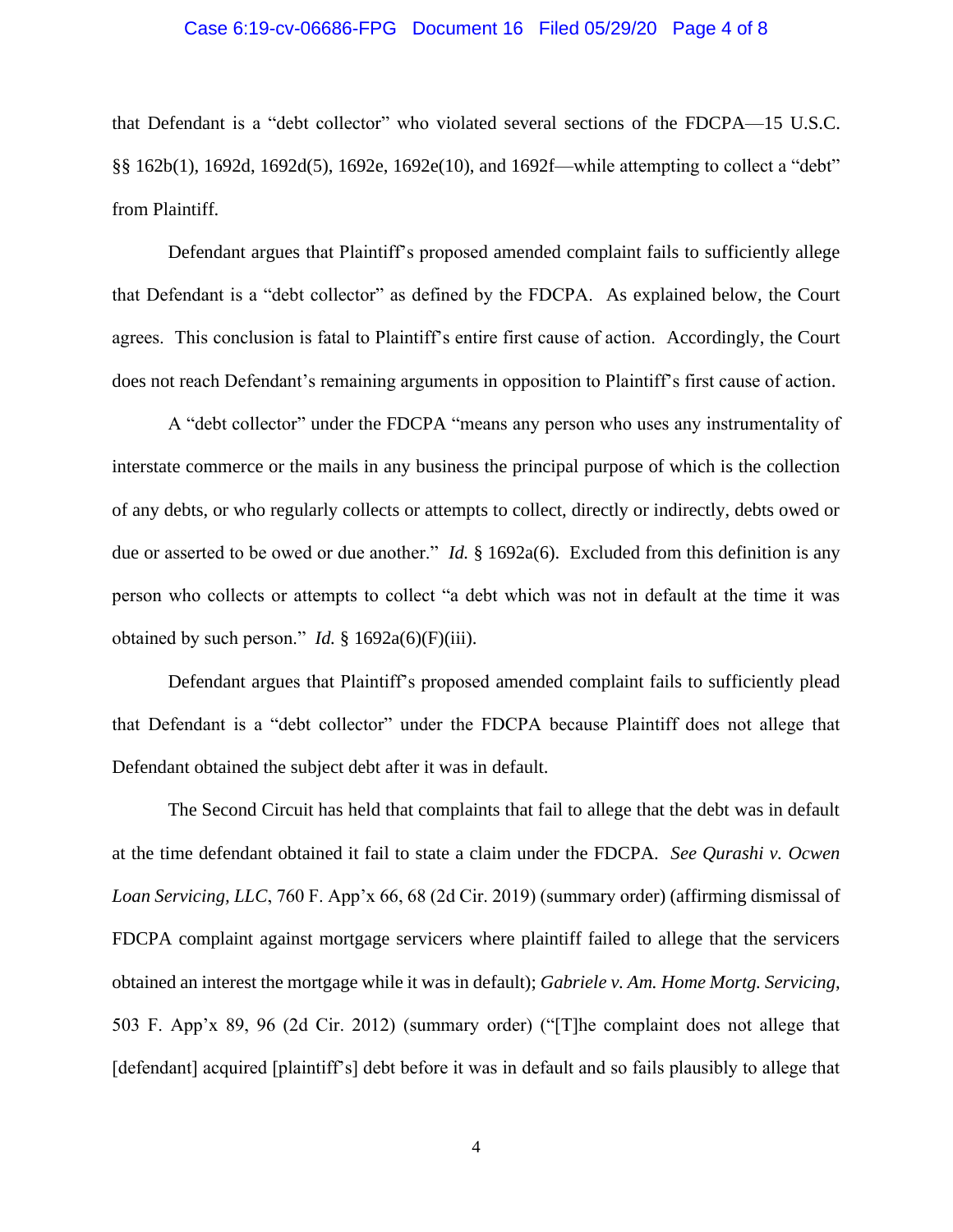### Case 6:19-cv-06686-FPG Document 16 Filed 05/29/20 Page 5 of 8

[defendant] qualifies as a debt collector under the FDCPA."); *see also Ford v. Bluestem Brands*, Inc., No. 18 CV 2695 (VB), 2019 U.S. Dist. LEXIS 34636, at \*5 (S.D.N.Y. Mar. 4, 2019) ("Under the FDCPA, debt collectors do not include entities collecting a debt 'which was not in default at the time it was obtained.'"); *Dolan v. Fairbanks Capital Corp*., No. 03-CV-3285 (DRH)(MLO), 2005 U.S. Dist. LEXIS 45308, \*7 (E.D.N.Y. 2005) ("[A]n assignee of a debt is only treated as a debt collector if the debt sought to be collected was in default at the time it was obtained by such person."). Accordingly, the Court concludes that Plaintiff fails to state a claim for violation of the FDCPA.

## **II. Second Cause of Action: Violation of NY GBL § 349**

"Section 349 of the GBL provides a cause of action for any person injured by '[d]eceptive acts or practices in the conduct of any business, trade or commerce or in the furnishing or any service.'" *Chufen Chen v. Dunkin' Brands, Inc*., 954 F.3d 492, 500 (2d Cir. 2020) (quoting N.Y. Gen. Bus. Law § 349(a), (h)). "To make out a prima facie case under Section 349, a plaintiff must demonstrate that (1) the defendant's deceptive acts were directed at consumers, (2) the acts are misleading in a material way, and (3) the plaintiff has been injured as a result."

Defendant's motion to dismiss the original complaint argued that Plaintiff's NY GBL claim was conclusory and failed to identify any false or misleading acts. ECF No. 6 at 25-26. Plaintiff does not change any of the allegations in this cause of action in his proposed amended complaint, nor does he address Defendant's arguments as to this claim in his motion to amend or his reply in support of his motion to amend. The Court therefore deems Plaintiff's NY GBL claim to be abandoned. *See McNair v. Ponte*, No. 16-cv-1722 (LAP), 2019 U.S. Dist. LEXIS 54287, at \*12 (S.D.N.Y. Mar. 29, 2019) ("A court may, and generally will, deem a claim abandoned when a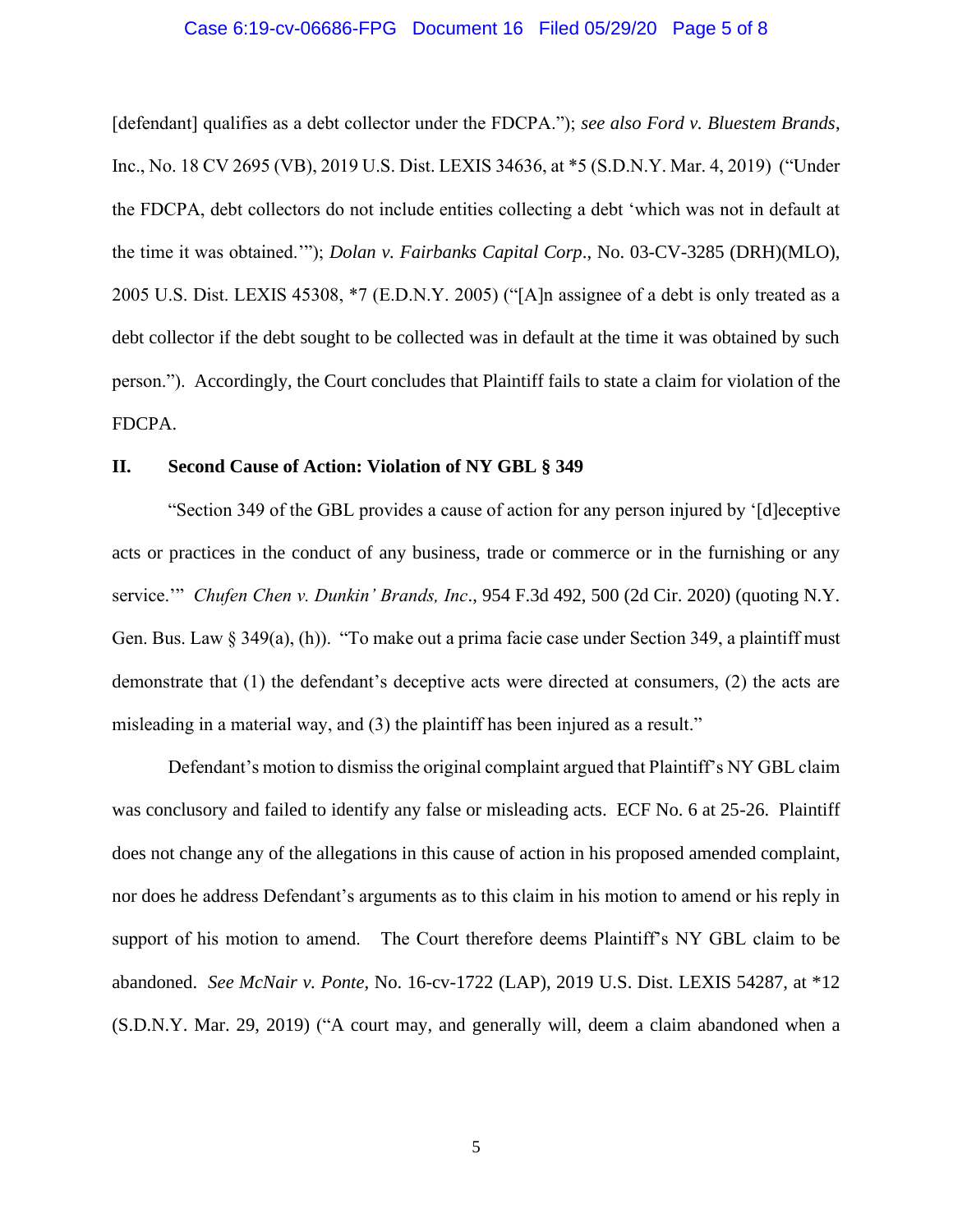## Case 6:19-cv-06686-FPG Document 16 Filed 05/29/20 Page 6 of 8

plaintiff fails to respond to a defendant's arguments that the claim should be dismissed.") (citation and internal quotation marks omitted).

## **III. Third Cause of Action: Violation of the TCPA, 47 U.S.C. § 227**

Plaintiff's third cause of action arises under 47 U.S.C. § 227(b)(1)(A)(iii), which provides: "It shall be unlawful for any person within the United States . . . to make any call . . . using any automatic telephone dialing system [("ATDS")] or an artificial or prerecorded voice . . . to any telephone number assigned to a . . . cellular telephone service." To prove a violation of this provision, a plaintiff must show that "(1) the defendant called his or her cell phone, and (2) the defendant did so using an ATDS or an artificial or prerecorded voice." *Levy v. Receivables Performance Mgmt., LLC*, 972 F. Supp. 2d 409, 417 (E.D.N.Y. 2013).

An ATDS is defined as equipment that can  $\mathcal{A}$ )... store or produce telephone numbers to be called, using a random or sequential number generator; and (B) . . . dial such numbers." 47 U.S.C.  $\S 227(a)(1)$ . As to this element, the complaint must "allege facts that would allow for a reasonable inference that an ATDS was used," which may include "evidence that text messages were sent from a 'short code' phone number, generic, impersonal content, and the volume or timing of the calls or messages." *Krady v. Eleven Salon Spa*, No. 16 CV 5999 (MKB)(RML), 2017 U.S. Dist. LEXIS 120139, at \*8 (E.D.N.Y. July 28, 2017) (collecting cases).

Defendant argues that Plaintiff inadequately alleges the use of an ATDS. But Plaintiff's proposed amended complaint alleges that Defendant used an ATDS and describes some of the "earmarks of a predictive dialer" that Defendant's calls included. ECF No. 10-2 ¶¶ 14, 41, 42. Specifically, Plaintiff alleges that Defendant's calls to him featured a prerecorded message asking to speak with a "Susan Wollke" and telling him to wait on the line before he was connected to the next available representative, that the automated system requested that Plaintiff indicate by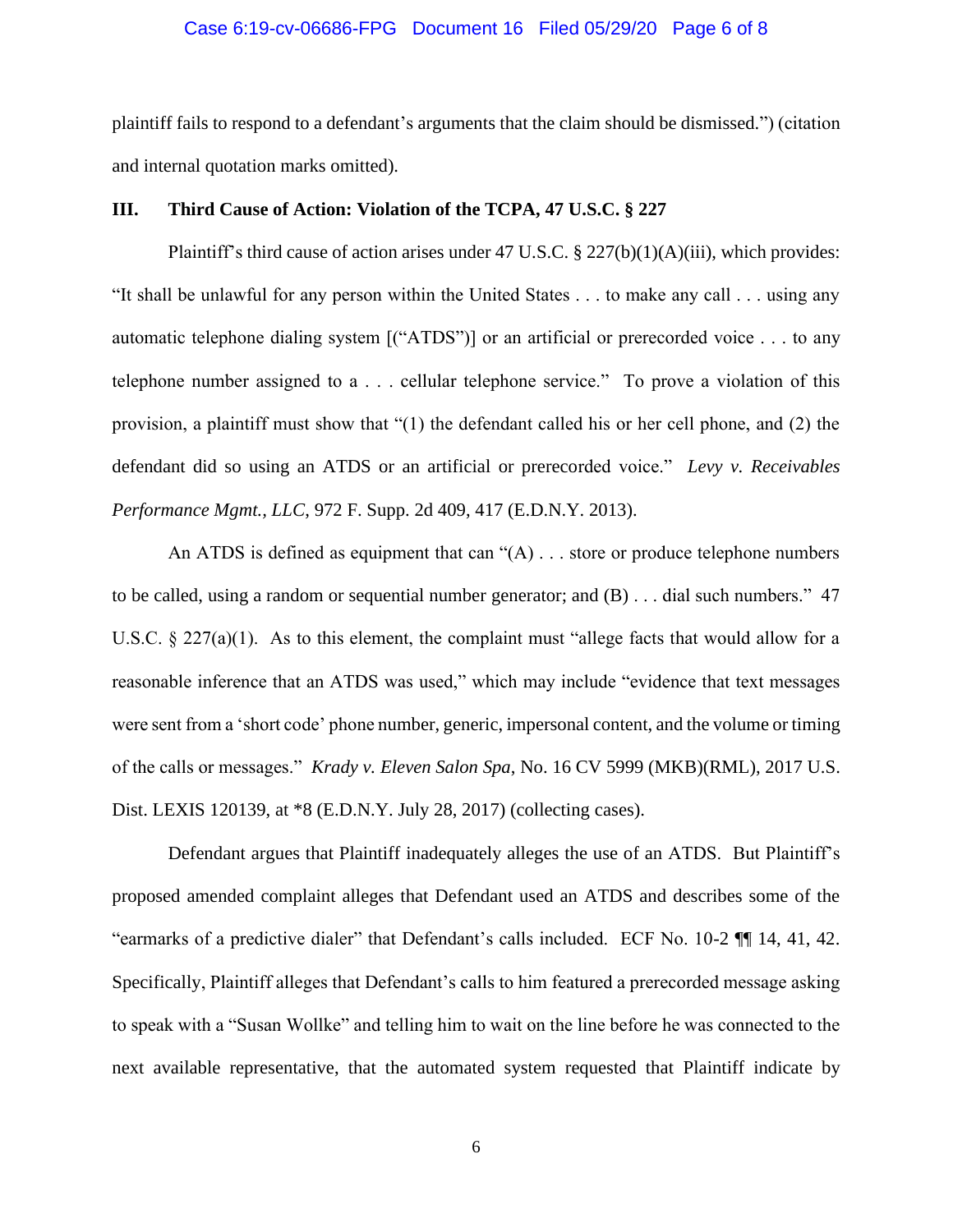## Case 6:19-cv-06686-FPG Document 16 Filed 05/29/20 Page 7 of 8

pressing specific numbers whether or not he was "Susan Wollke" or whether she was available, and that Defendant's predictive dialers have the capacity to store or produce telephone numbers to be called, using a random or sequential number generator. *Id.* ¶¶ 15, 16, 43, 44.

Plaintiff's claim adequately states a claim for violation of the TCPA. "[T]he use of an ATDS can be plausibly inferred from allegations regarding, for example, the robotic sound of the voice on the other line, the lack of human response when he attempted to have a conversation with the 'person' calling him, or the generic content of the message he received." *Battaglia v. Quicken Loans, Inc*., No. 18-CV-1104, 2019 U.S. Dist. LEXIS 17782, at \*6 (W.D.N.Y. Feb. 4, 2019) (citation and internal quotation marks omitted). Here, Plaintiff alleged that he repeatedly received prerecorded messages with similar content—a request to speak with "Susan Wollke"—and that the prerecorded message asked him to press numbers to indicate certain responses before speaking to a human. Further, "Plaintiffs need not plead specific technical details regarding NCO's use of an ATDS, but they must at least describe, in laymen's terms, the facts about the calls or the circumstances surrounding the calls that make it plausible that they were made using an ATDS." *Baranski v. NCO Fin. Sys*., No. 13 CV 6349 (ILG) (JMA), 2014 U.S. Dist. LEXIS 37880, at \*16- 17 (E.D.N.Y. Mar. 21, 2014) (citation and internal quotation marks omitted). At this stage, it would be "unreasonable to hold plaintiff[] accountable for detailing defendant['s] calling technology[.]" *Battaglia*, 2019 U.S. Dist. LEXIS 17782, at \*6. Accordingly, Plaintiff's third cause of action may proceed.

#### **CONCLUSION**

For the reasons stated, Defendant's motion to dismiss (ECF No. 6) is DENIED AS MOOT and Plaintiff's motion for leave to amend (ECF No. 10) is GRANTED IN PART AND DENIED IN PART as follows: Plaintiff's first and second causes of action are dismissed, as leave to amend